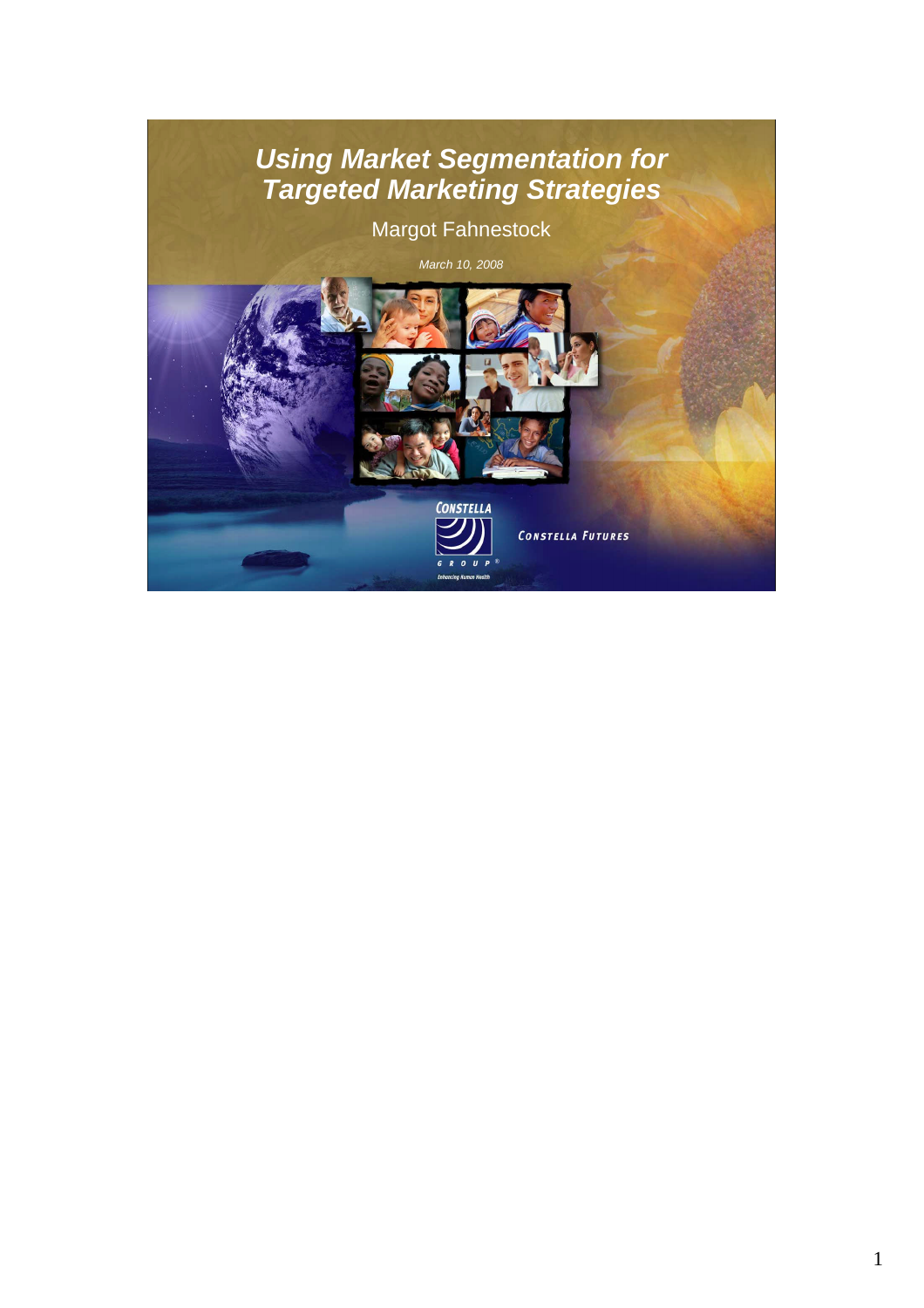## *Presentation Objectives*

- Emphasize importance of using data for strategic decisionmaking
- Identify easily-available data sources to inform strategic marketing decisions
- Demonstrate how quantitative data can have implications for marketing plans and strategies

Often people who don't work with numbers shy away from quantitative analyses because they don't consider themselves "numbers people". But numbers are really another way of telling a particular story. And when we're thinking of the role of the private sector, and marketing and social marketing in particular, numbers can be very valuable to tell a story about the marketplace or the use of a particular product.

This presentation aims to demonstrate how using market segmentation analysis with a publicly-available data source can produce valuable and insightful information for social marketing programs. We operate primarily in environments that lack sophisticated market research data. This presentation will give a sampling of how publicly-available Demographic and Health Survey data can be manipulated to tell some very useful stories about consumers.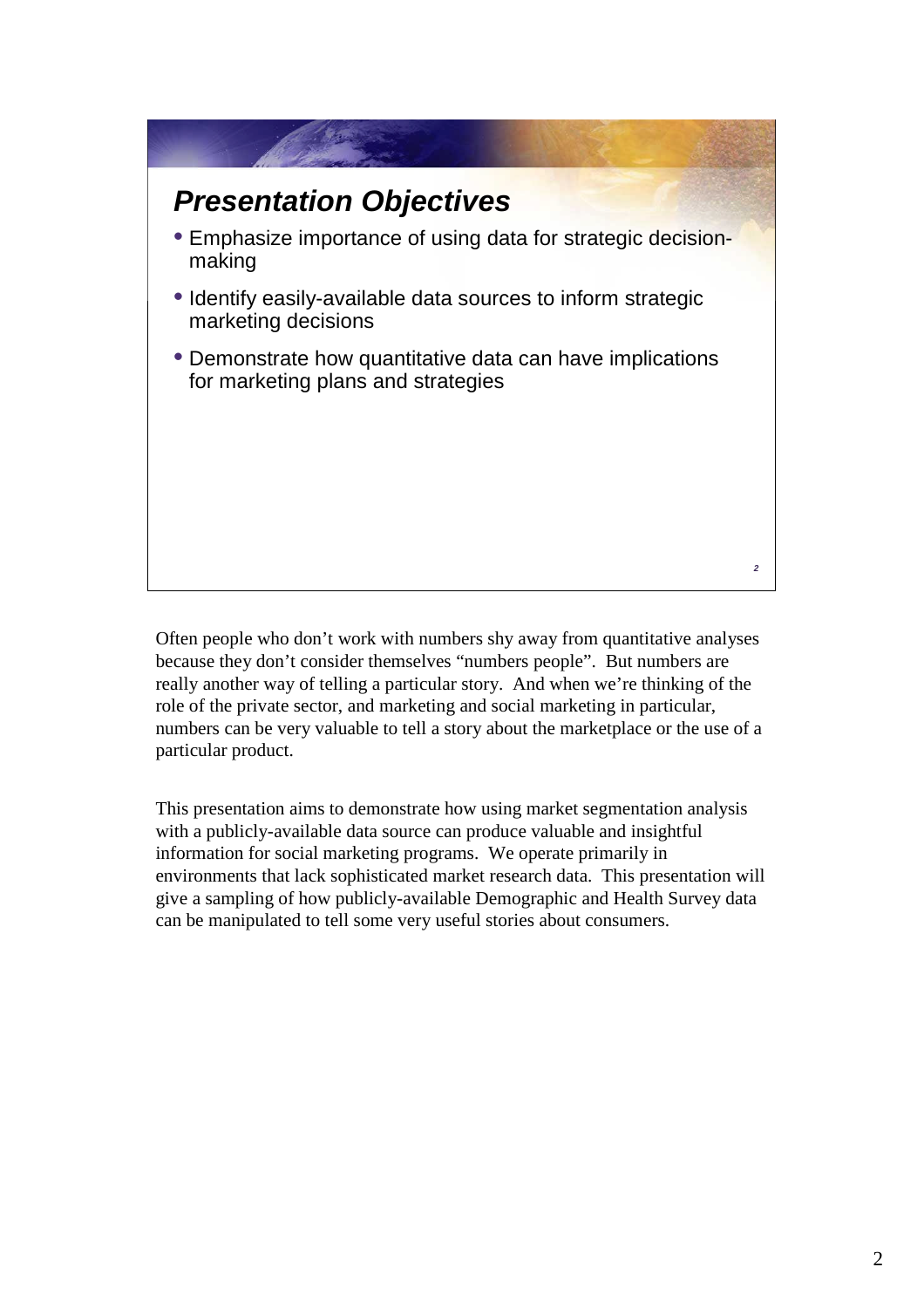# *What is Market Segmentation?*

- Broadly, a process that uses data to understand a customer's needs and how they decide to purchase one product over another.
- Marketing technique that targets a groups of customers with similar characteristics.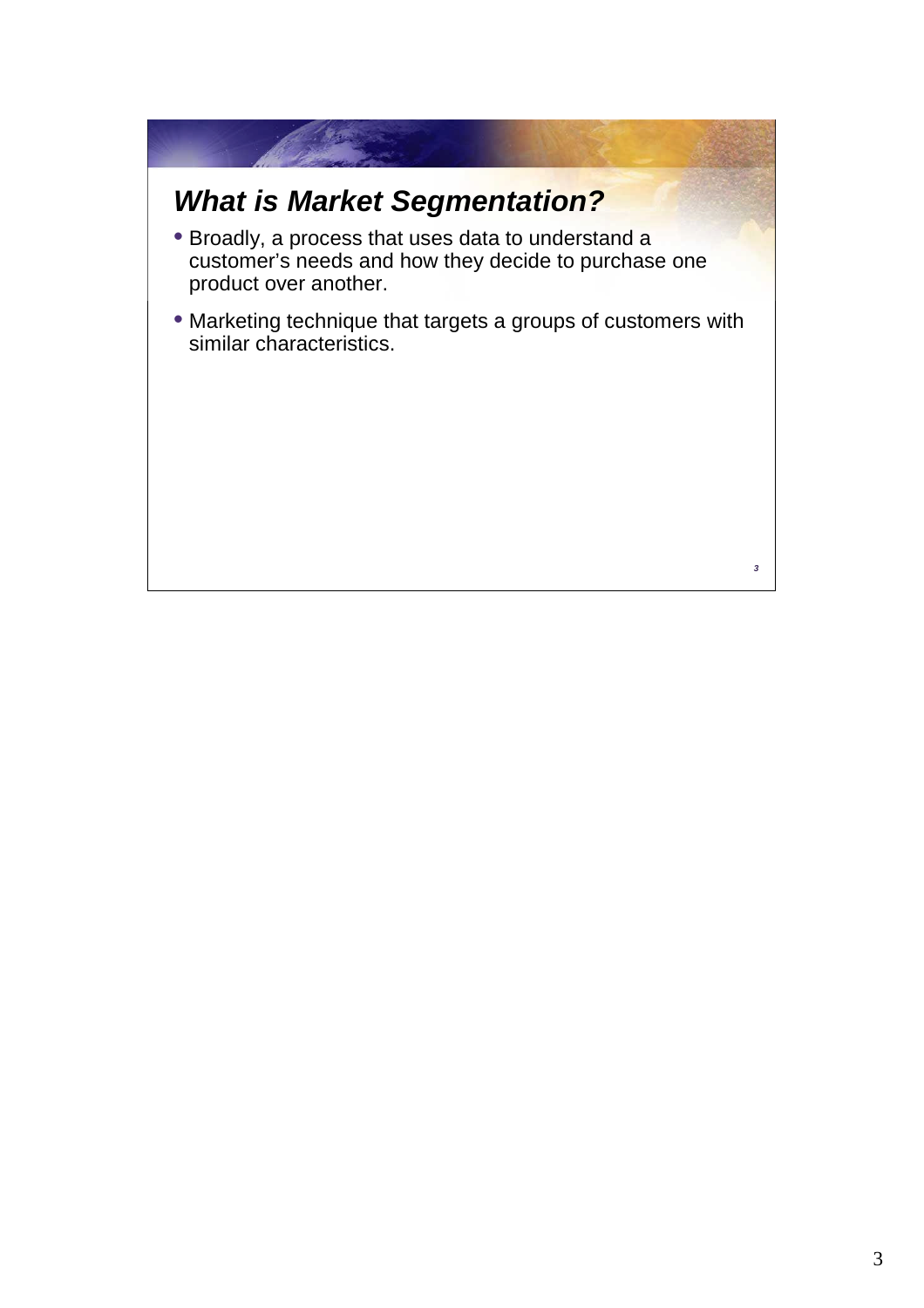### *How to Segment a Market?*

- 1. Begin with a reliable data source
	- Demographic and Health Surveys
- 2. Consider segmentation variables
- 3. Select relevant segmentation variables based on:
	- Product type
	- Audience
	- Marketing objectives
	- Special circumstances (e.g., national policy)
- 4. Use statistical software to analyze the dataset

We perform market segmentation analyses using a reliable, nationallyrepresentative, population-based survey. These are primarily the Demographic and Health Surveys (DHS) funded by USAID and implemented by Macro and country Ministries of Health. These groups also now conduct AIDS Indicator Surveys (AIS), which contain biomarker data regarding HIV and other sexuallytransmitted infection prevalence. The AIS datasets can be particularly useful if a researcher or program wants to evaluate the market for cotrimoxazole, or other prophylaxis given to HIV-positive individuals, for example.

The segmentation variables and the marketing objectives will obviously vary based on the product type and other special circumstances. If a researcher wants to develop a segmentation analysis for point-of-use water treatment products, for example, the "audience" may be households with a protected water source, as these households may be both more inclined to adopt use of a point-of-use treatment product and more able to afford purchasing a socially-marketed product.

We use statistical software, such as STATA or SPSS, to manipulate and analyze the actual datasets.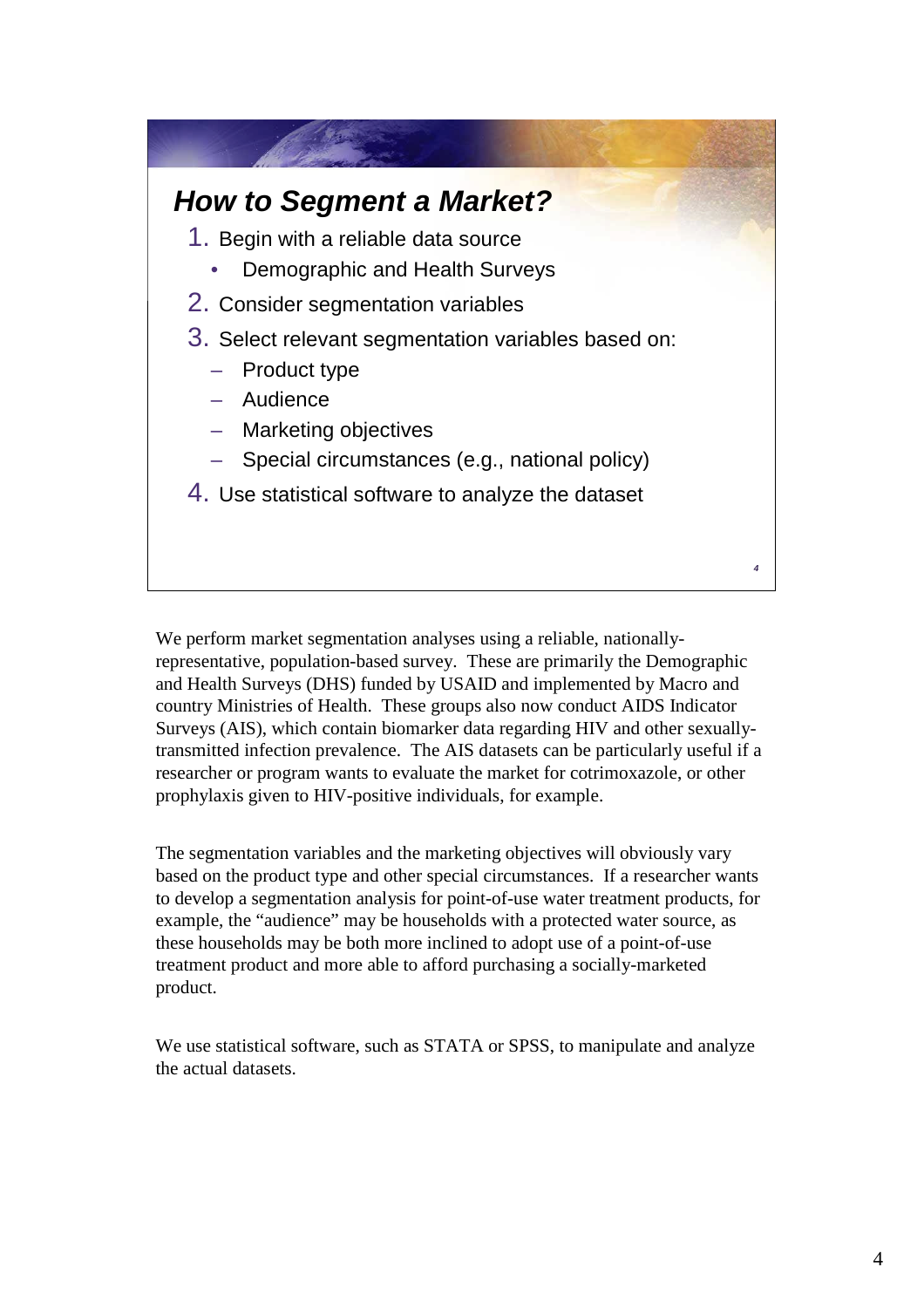### *Benefits of Using Population-Based Surveys for Segmentation*

- Nationally-representative surveys
- Fills in a gap in market research for countries in which there is no nationally-representative market data
- Inexpensive to use
- Ties health behavior to product use

There are multiple benefits of working with the DHS and other population-based survey datasets for market segmentation analyses. As stated earlier, we're primarily working in environments in which sophisticated market research data can be expensive and difficult to obtain. The DHS datasets are very extensive, covering everything from brand preference for certain contraceptive products to intent to use products at some point in the future.

Manipulating the DHS datasets allows us to develop both an estimate of the potential demand of a particular product or group of products, and create profiles of current and potential consumers.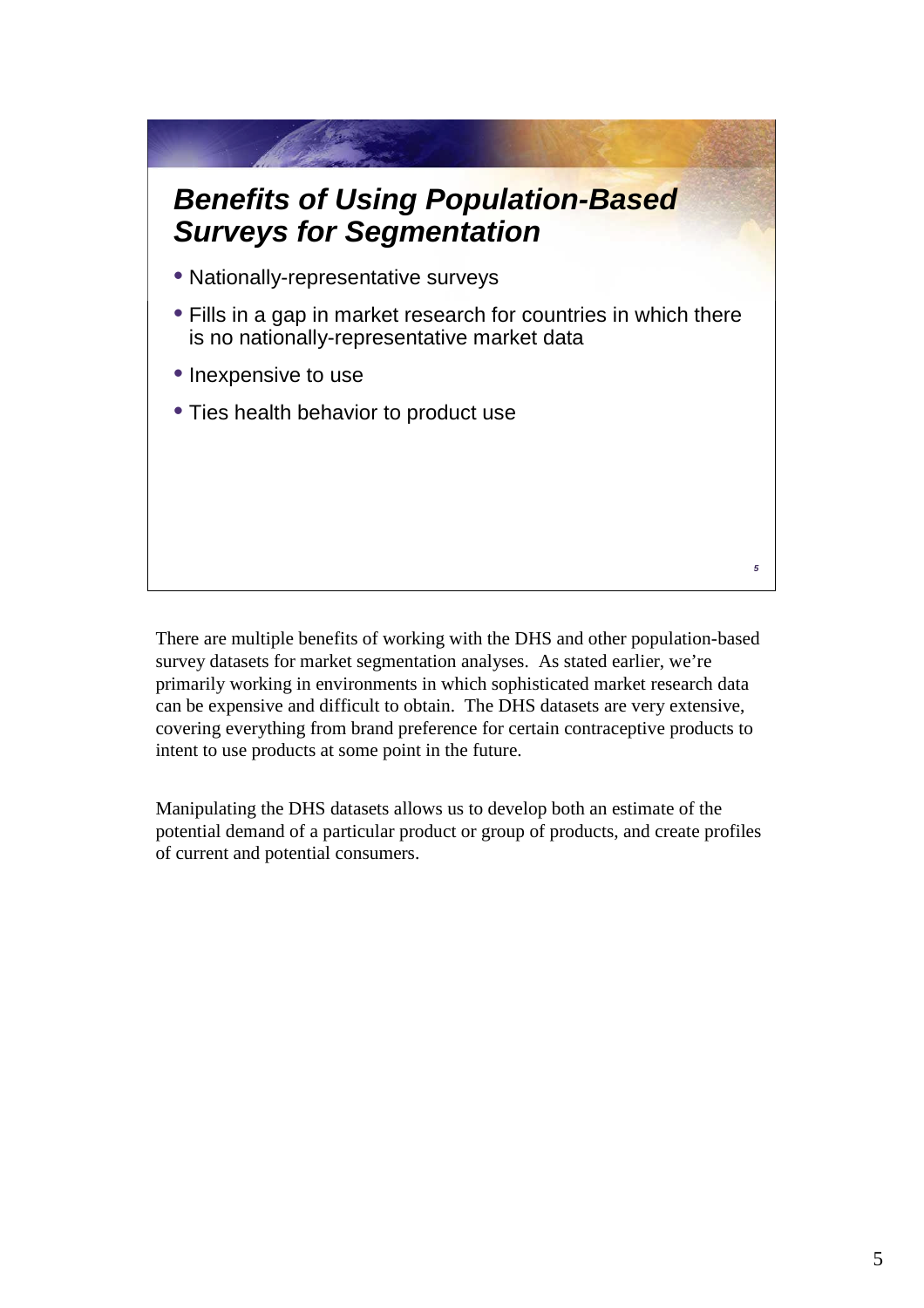# *Limitations of Using Population-Based Surveys for Segmentation*

- Not sales data
- Not intended specifically for market research and social marketing programs
- Potential, future use is assessed through stated intent to use
- Survey respondents may not always report actual behavior

When working with DHS datasets for use in marketing and communications, however, we need to remember that there are still limitations to using DHS data. The DHS is a snapshot in time; it is not designed to be a longitudinal study, nor specifically a behavioral survey. The DHS does capture information regarding behavior that can be very interesting, however, such as condom use at last sexual encounter and sexual relations outside of a primary relationship.

The DHS also is not sales data; its use for estimating product demand can be useful in comparison to sales data, but should not be used exclusively as a proxy for sales data.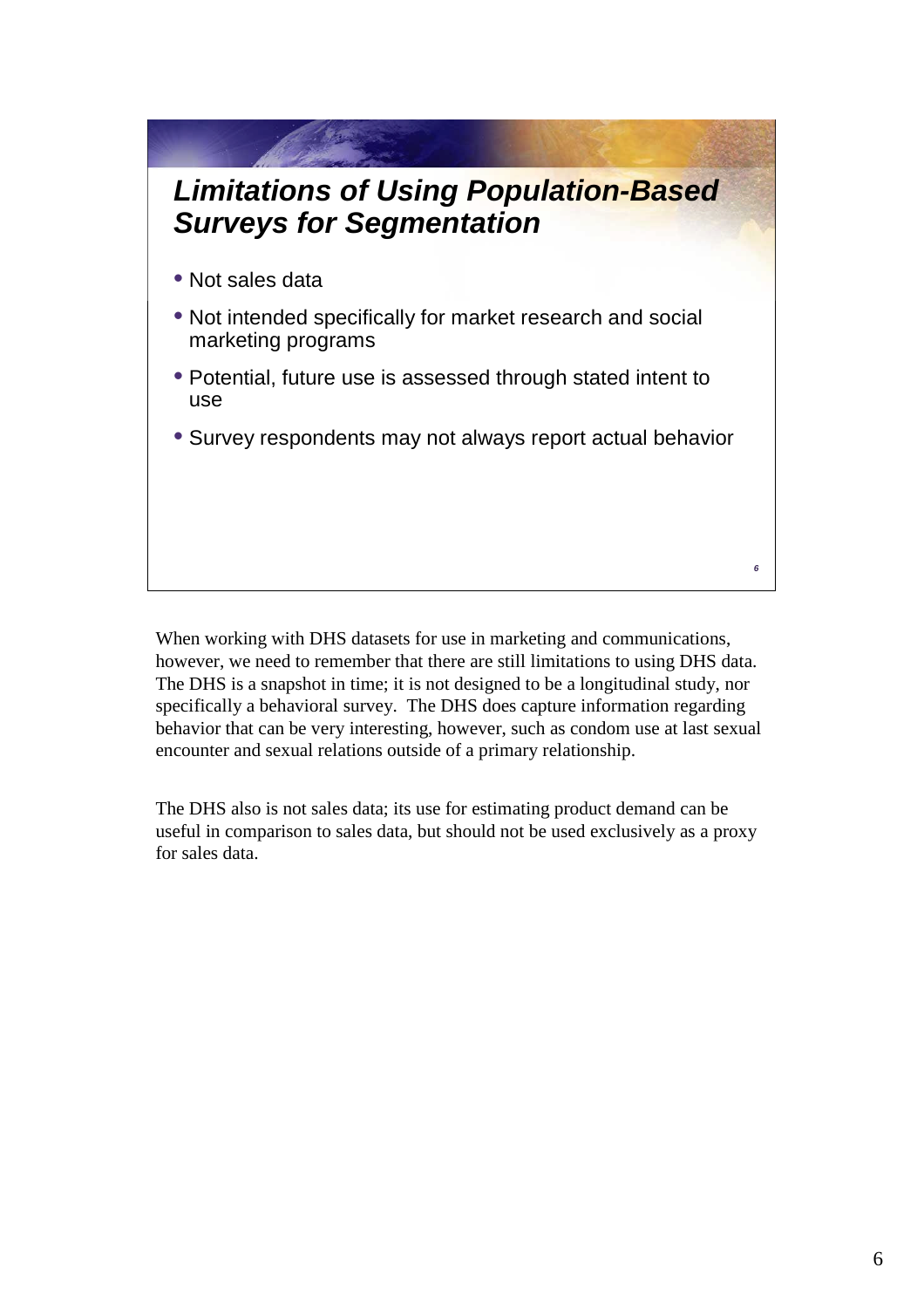

We estimate product demand by evaluating both current use of a product, and a stated intent to use that product at some point in the future. If 14% of all women either currently use oral contraceptives or state that they will at some point in the future, we apply this percentage to the total population of women of reproductive age in Uganda to arrive at an estimated number of potential users. Bear in mind that this analysis is not brand-specific, it's a total market analysis.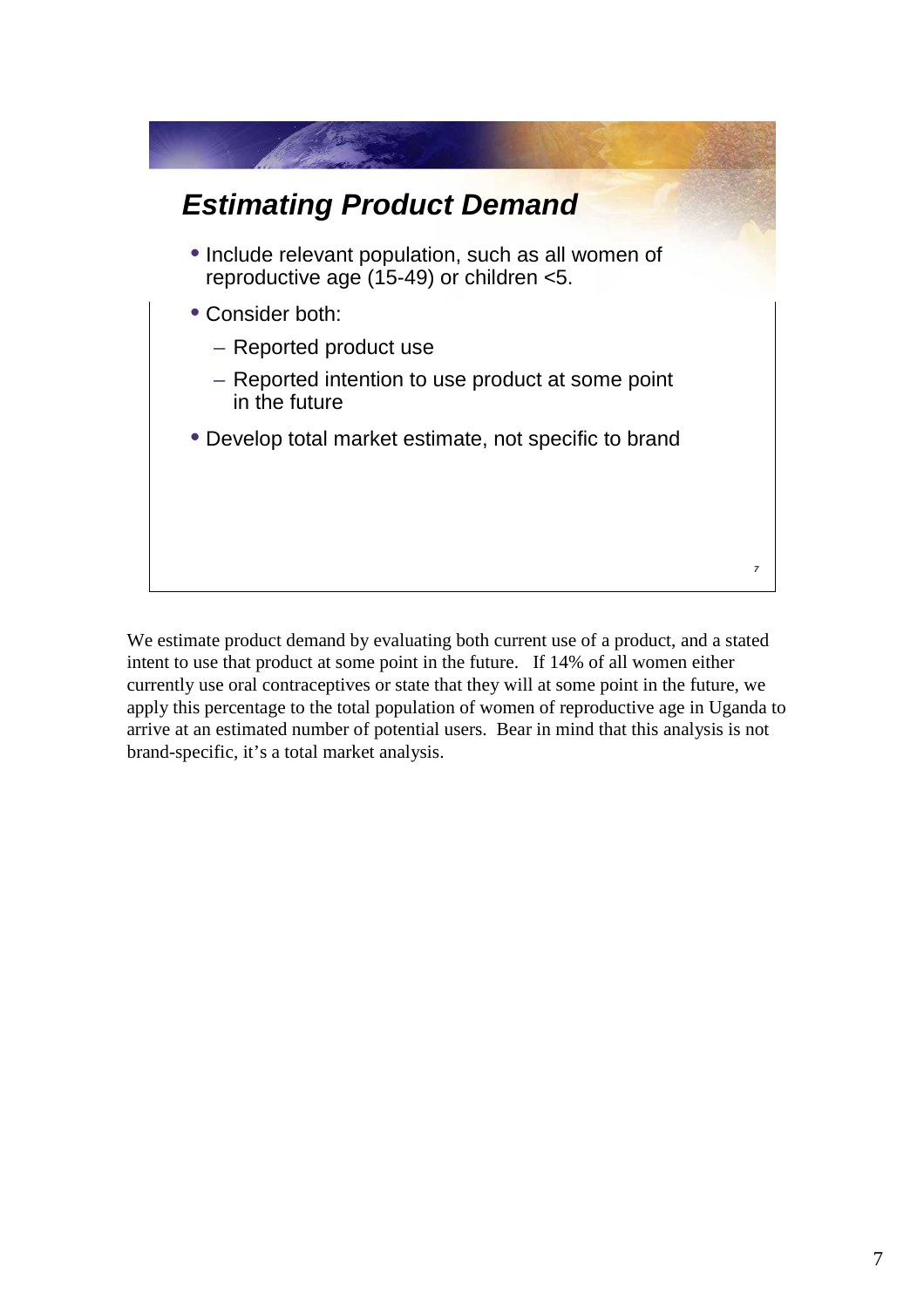#### *Market Segmentation Application: A Case Study of the Uganda AFFORD Social Marketing Initiative*

- USAID-funded social marketing project
- Constella Futures is a subcontractor to JHUCCP
- Created to increase choice of and access to basic health products and services for all Ugandans
- Addresses family planning, malaria, child survival, safe water, sanitation
- Multiple-product portfolio

Constella Futures has conducted market segmentation analyses for many countries; this presentation will focus on a recent analysis done for the AFFORD social marketing initiative in Uganda, and its implications for marketing and communications strategies.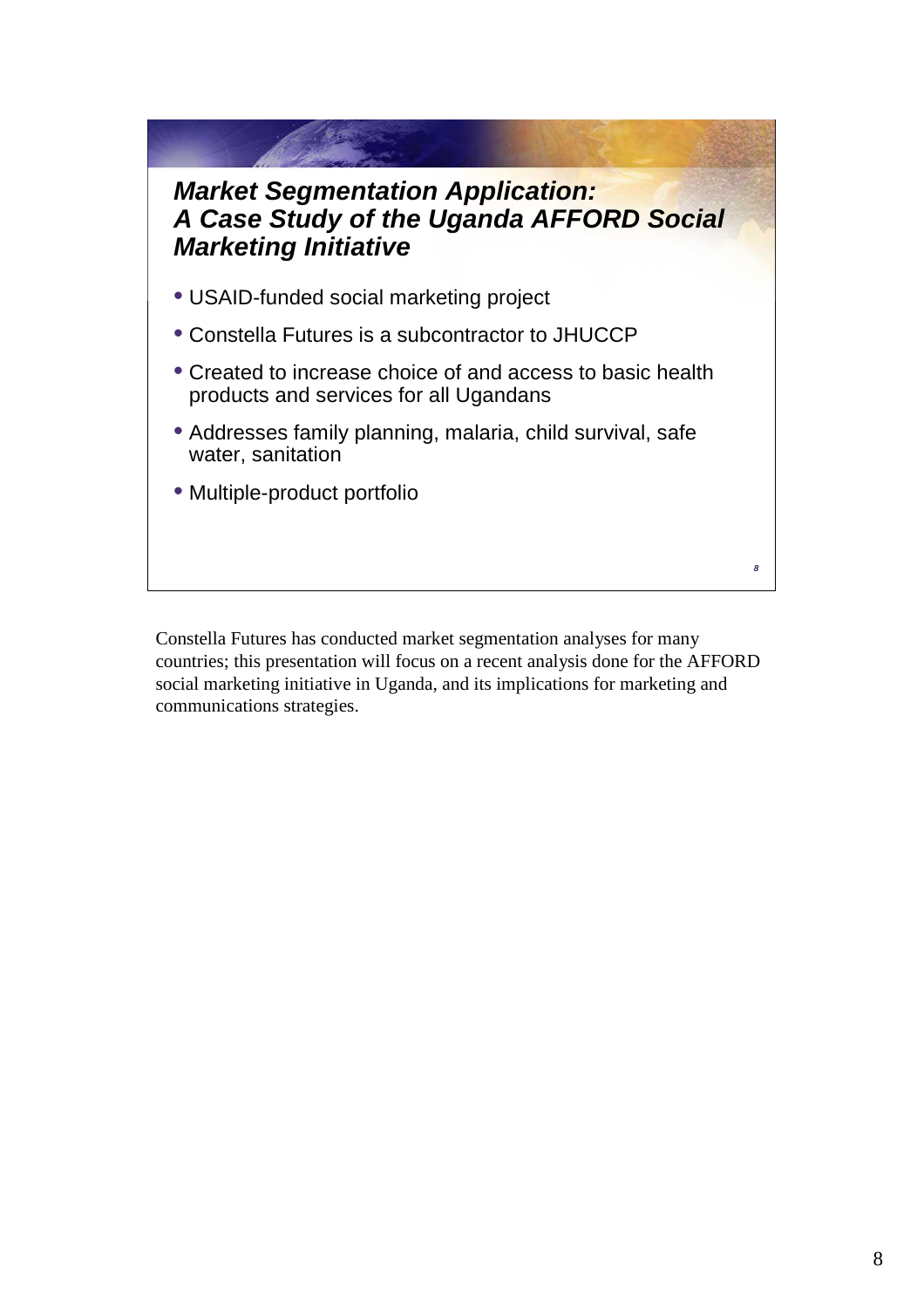

One of the ways in which we segment DHS data is to consider the socioeconomic status of the individuals surveyed. The 2006 Uganda DHS dataset (UDHS) includes a standard of living index developed by Macro using responses to questions in the survey that serves as a proxy for household income. Macro developed the index using factor analysis of household assets of survey respondents, including household goods, amenities and housing materials and construction.

For the purposes of this analysis, we have labeled the five quintiles 'E' (lowest socioeconomic status), 'D', 'C', 'B' and 'A' (highest). This nomenclature is consistent with the terminology that the AFFORD marketing and communications teams use to describe the socioeconomic segments of potential consumers.

Source: 2006 UDHS household survey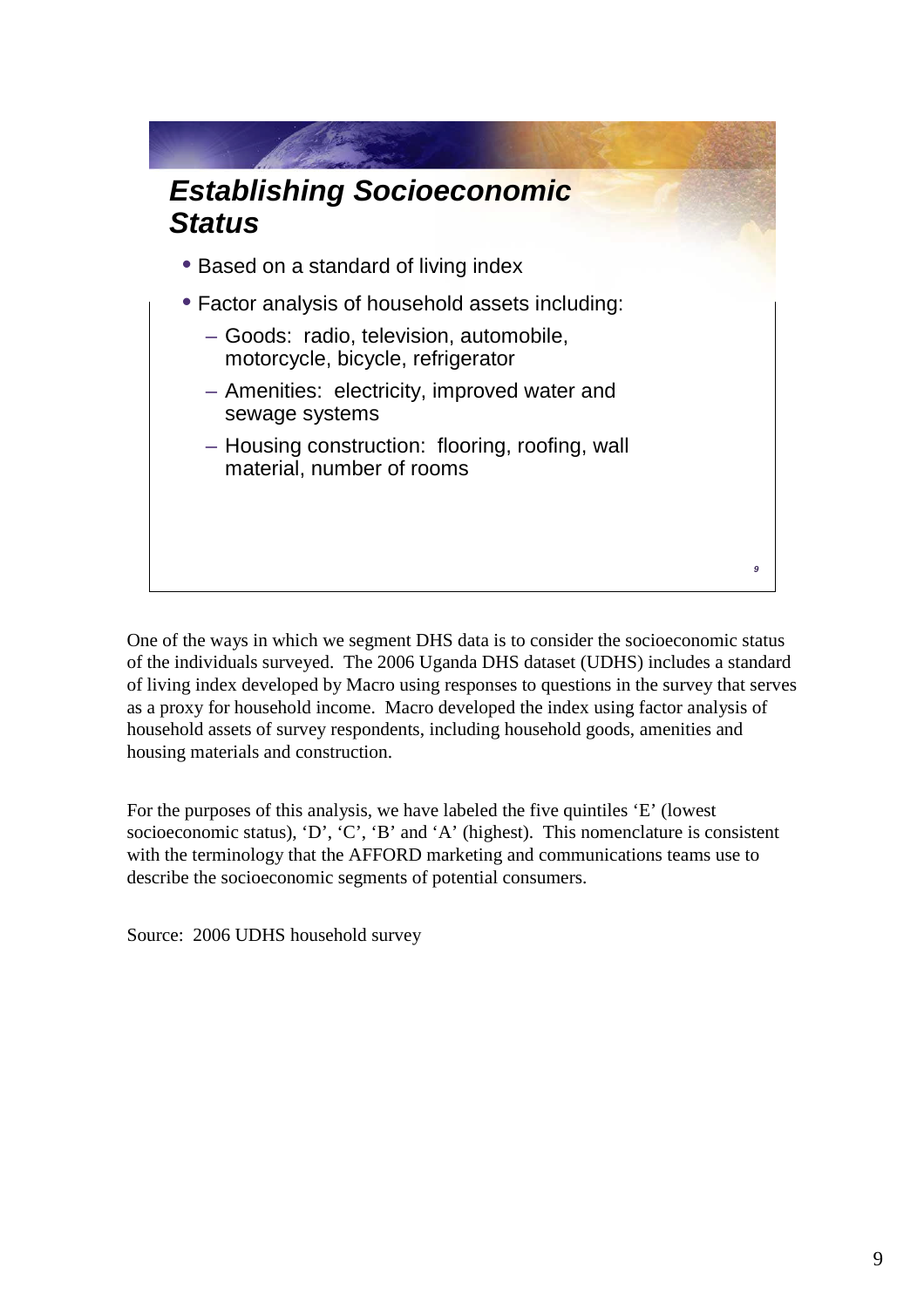| <b>Asset or Material</b> | % of Households in<br>'A' Quintile |
|--------------------------|------------------------------------|
|                          |                                    |
| <b>Flush Toilet</b>      | 6.7                                |
| Electricity              | 40.7                               |
| Refrigerator             | 14.4                               |
| Car or Truck             | 7.9                                |
| <b>Cement Flooring</b>   | 84.8                               |
| Iron Sheeting (Roof)     | 94.6                               |

These statistics regarding the assets of the households in the 'A' wealth quintile are meant to illustrate that "wealth" and socioeconomic status in this context is relative – especially if you consider that not even 7% of households in the 'A' wealth quintile have a flush toilet, and less than half have electricity.

Source: 2006 UDHS household survey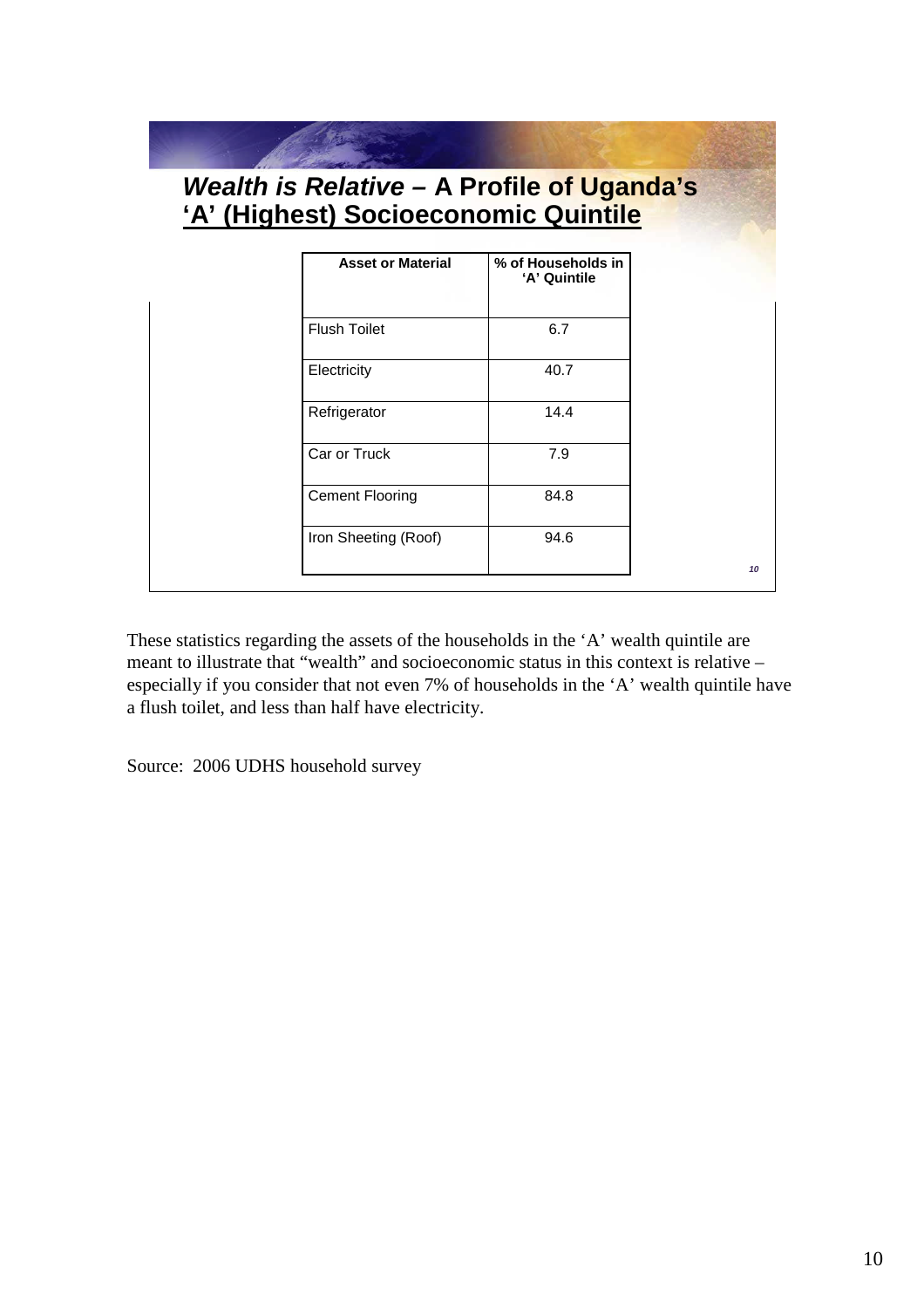

When we examined the socioeconomic quintiles, we realized that the biggest difference between households in the 'A' quintile and all of the other quintiles is roofing and flooring materials. Eighty-five percent of households in the 'A' quintile have cement flooring, while only 20% of households in the 'B' quintile have cement floors. The remainder of the quintiles have primarily earth or sand flooring.

Similarly, 95% of households in the 'A' quintile have iron sheeting as roofing material, as do a large proportion of households in the 'B' and 'C' quintiles. The data does not show such a prominent difference between the highest and lowest quintiles for any other assets surveyed. This fact can have major implications for social marketing programs seeking to target individuals in either the higher or lower socioeconomic quintiles.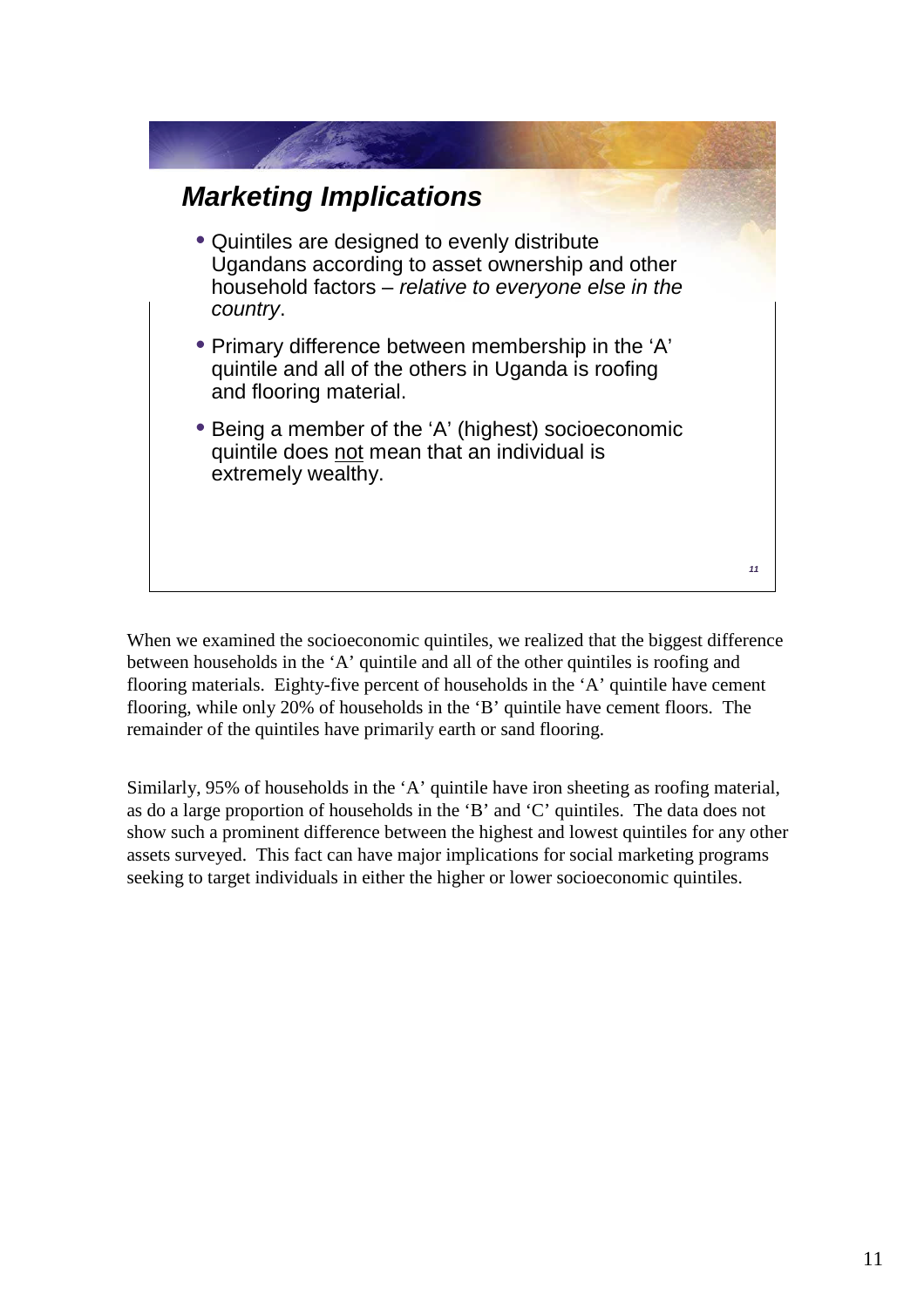

Source: 2006 UDHS women's dataset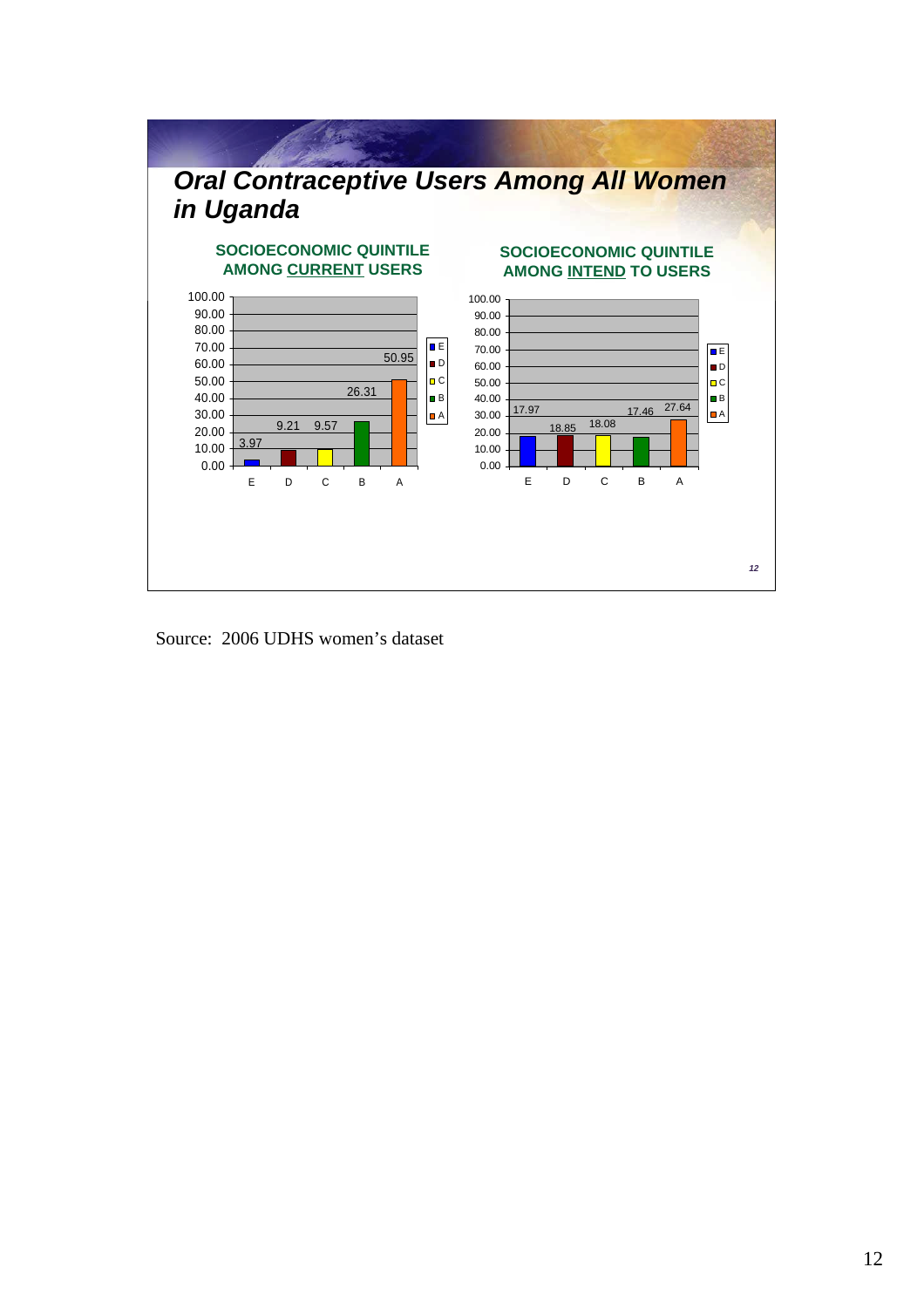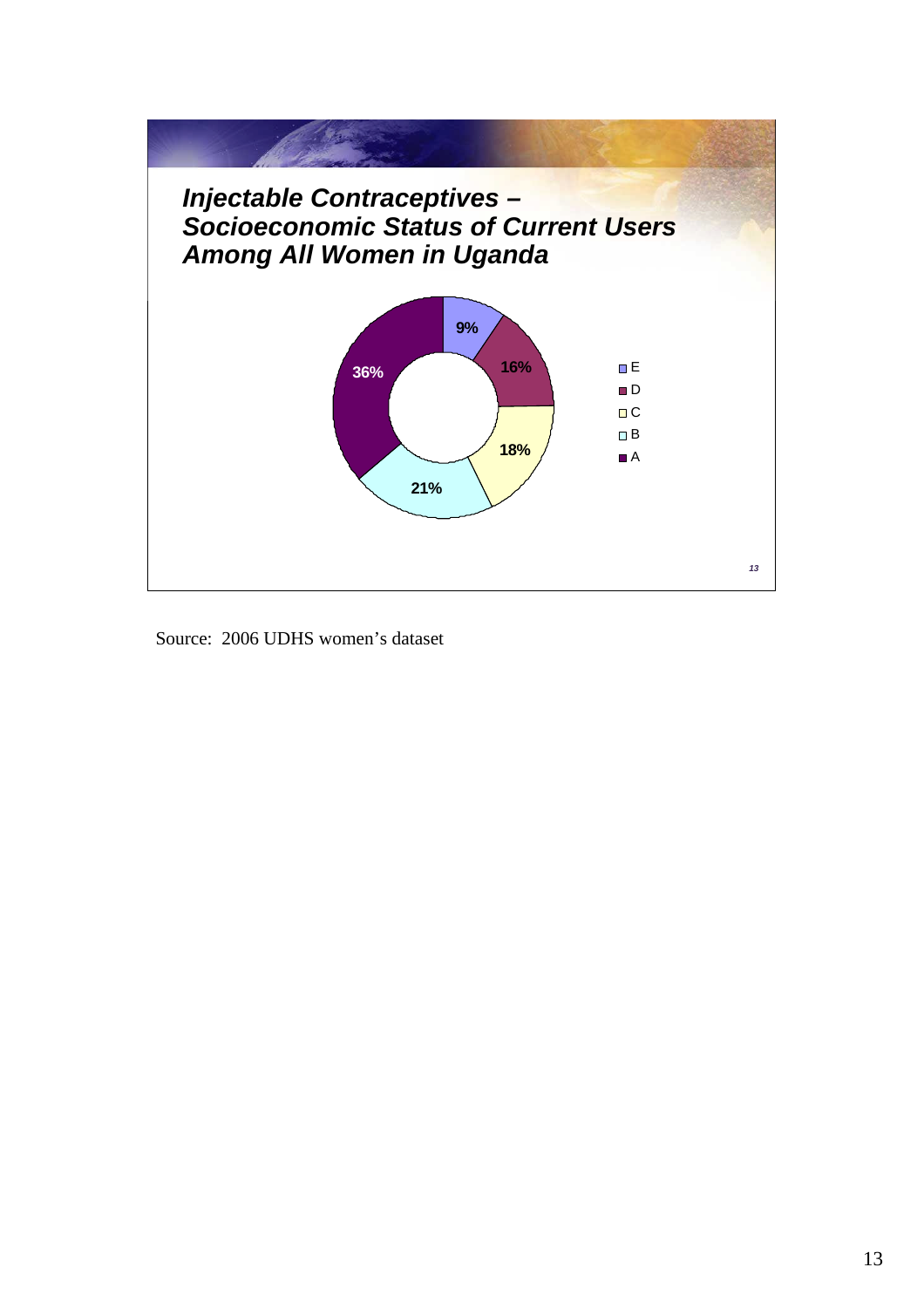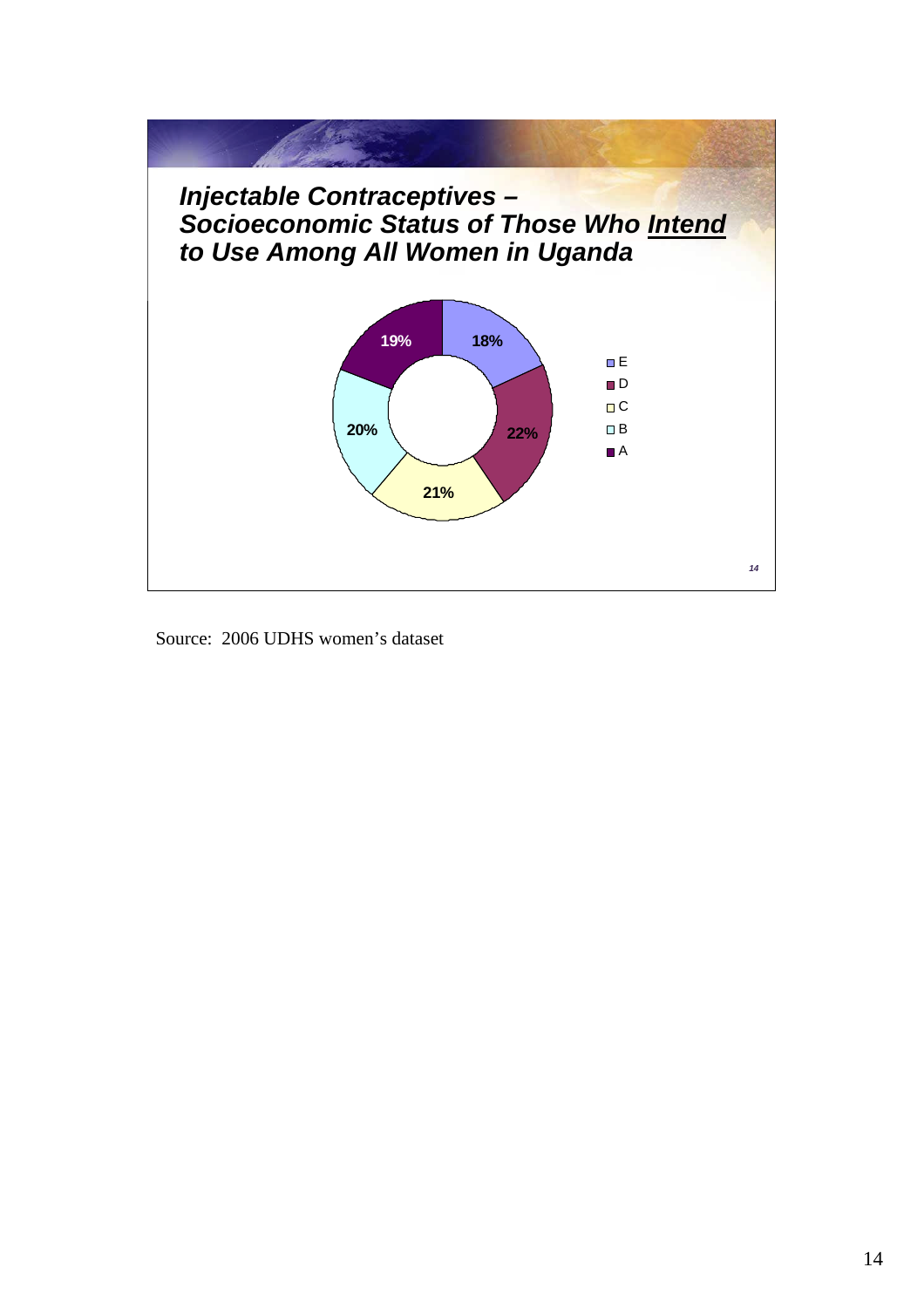

The story that the oral and injectable contraceptive use data tells is that while almost the largest number of current users of both oral and injectable contraceptives are in the 'A' quintile, this same is not true when the UDHS asks women what method they intend to use. Another way to interpret these data: socioeconomic status may not influence an intent or a desire to use hormonal contraceptives, but other factors may hinder current use (price, access, providers, etc.). These data may only tell us one piece of the story – the AFFORD project is considering examining reasons for non-use among women not currently using through future qualitative research.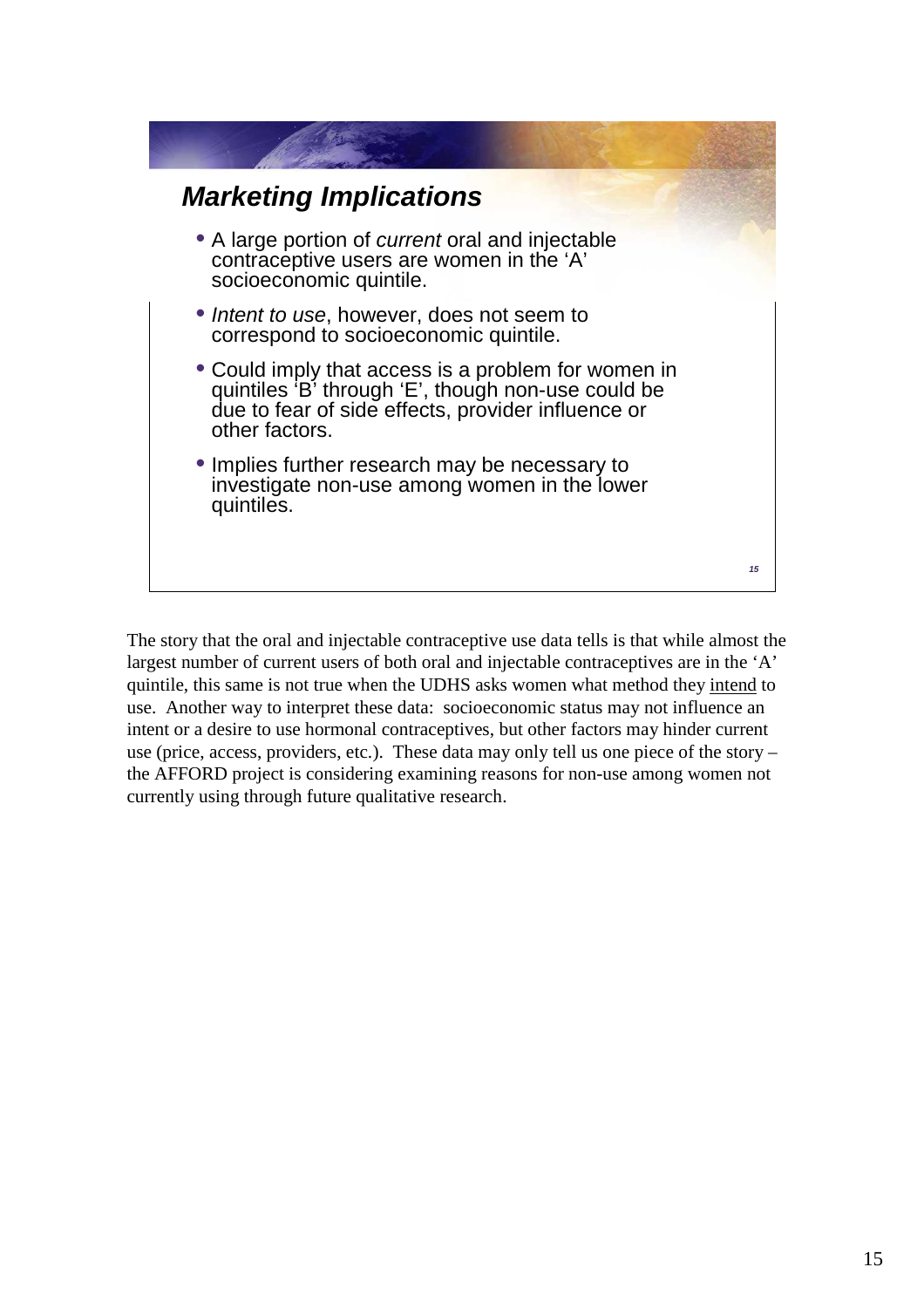

The AFFORD social marketing initiative, and its affiliate organization the Uganda Health Marketing Group, markets oral rehydration salts (ORS) and zinc supplements, in addition to contraceptives. To estimate the potential demand for ORS and zinc, we examined reported diarrhea incidence in the 2006 UDHS to get a sense of the overall target population for these products. Socially-marketed ORS and zinc will likely target children who seek treatment in the private, as opposed to public or free, sector.

Source: 2006 UDHS child dataset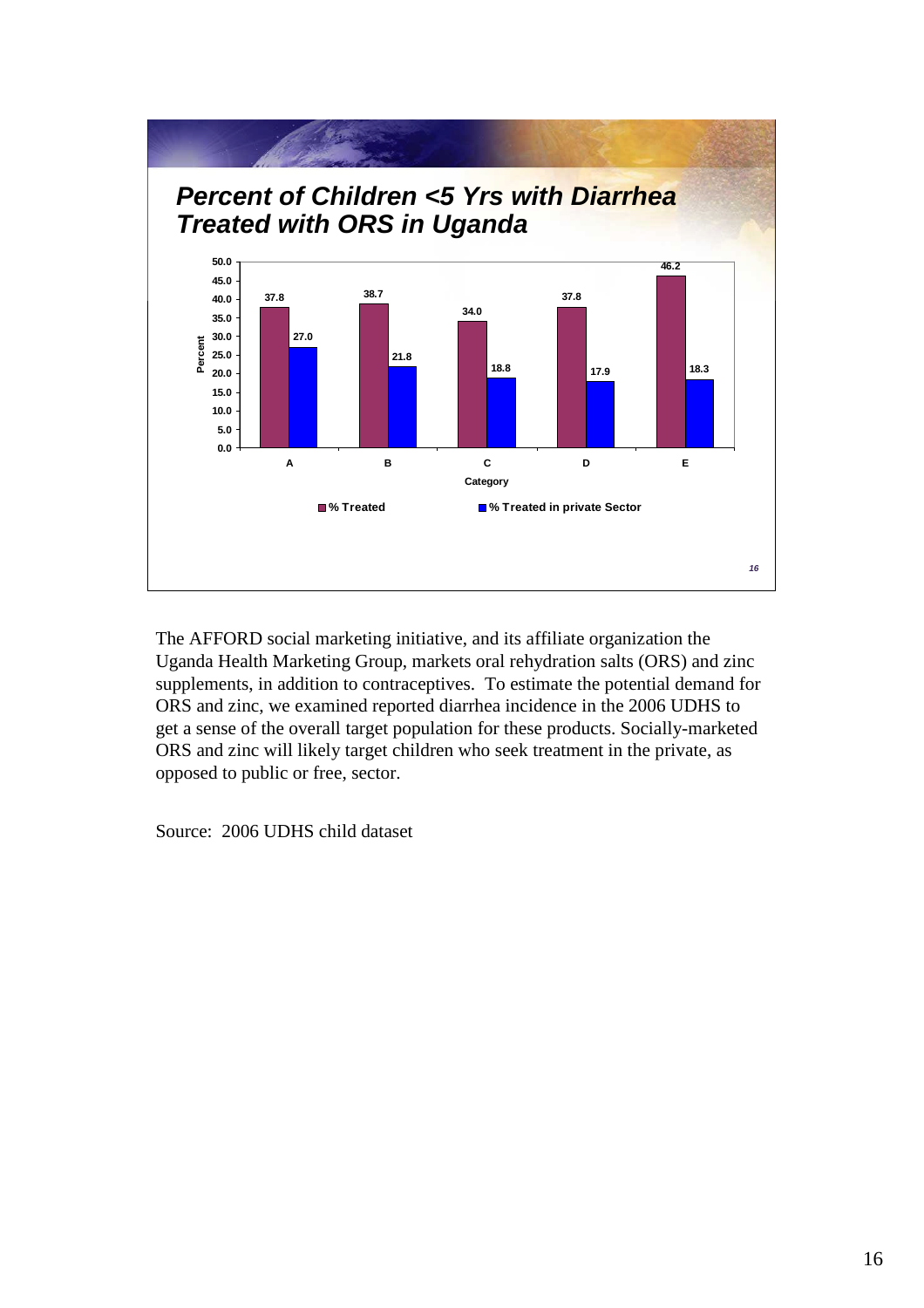

When we compared treatment rates of diarrhea in the private sector, the data show that there may be more potential consumers of ORS and zinc in the private sector among children in the 'A' and 'B' quintiles than in the lower socioeconomic quintiles. These data tell the story that we would expect to see in a well-segmented market: those that can afford to pay something for treatment seek treatment in the private sector, and those that cannot afford to pay as much seek treatment in the public sector. Confirming this segmentation can prove very useful to marketing strategies – especially given the lack of similar data from other sources.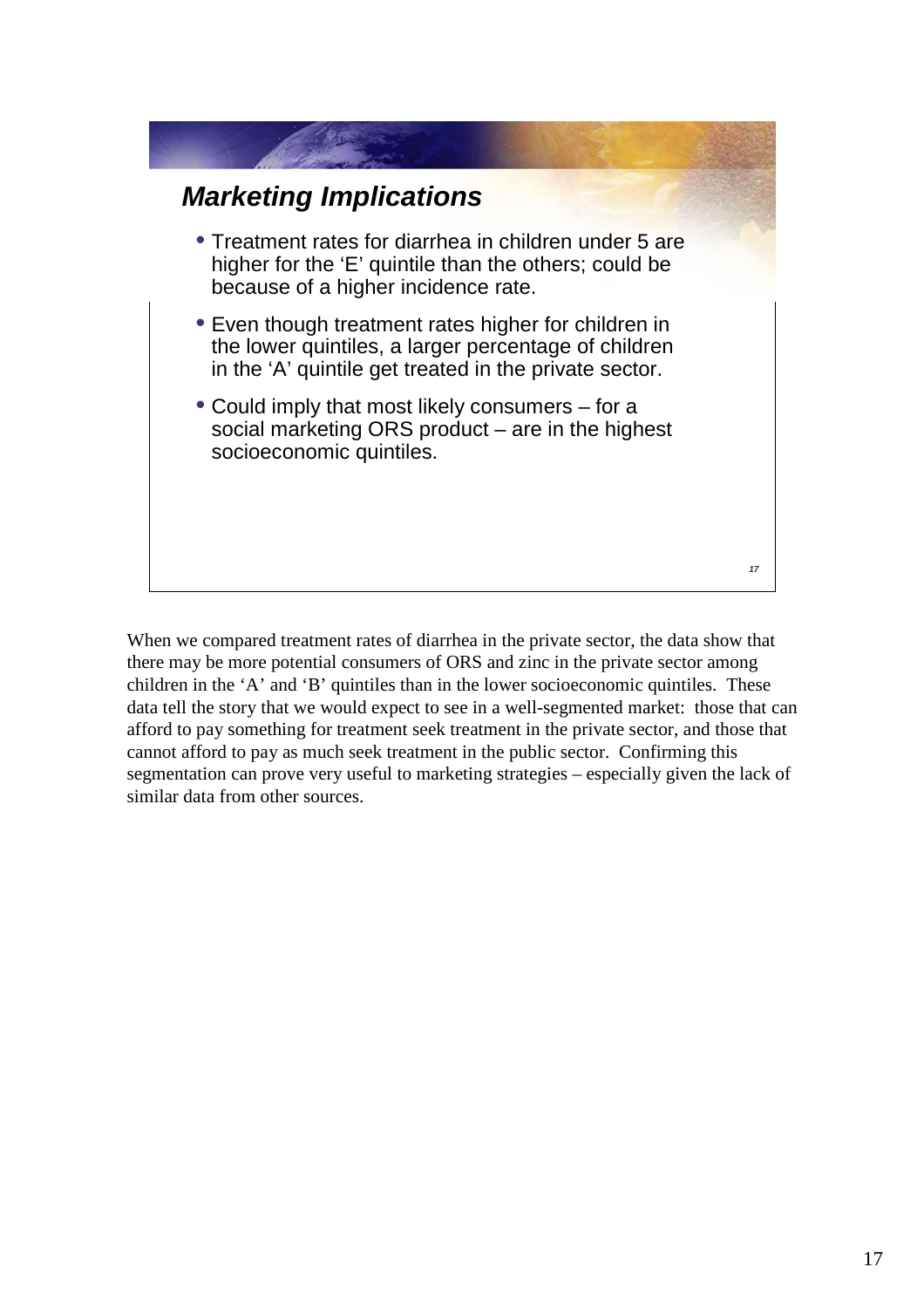

Using statistical software to manipulate and analyze actual DHS datasets allows us to drill down even further than if we relied on the final DHS reports alone. The Uganda Health Marketing Group's marketing and communications teams were keen to learn more about the women reporting an unmet need for family planning in the 2006 UDHS. We developed mini-consumer profiles for women expressing unmet need. Among women stating that either their current or last pregnancy was either mistimed or unwanted and who are not currently using contraceptives (unmet need), almost a quarter have no education and 63% have a primary education as their highest level of education.

These statistics mirror the distribution of education among all women in Uganda, suggesting that possibly education does not correspond to having an unmet need for family planning.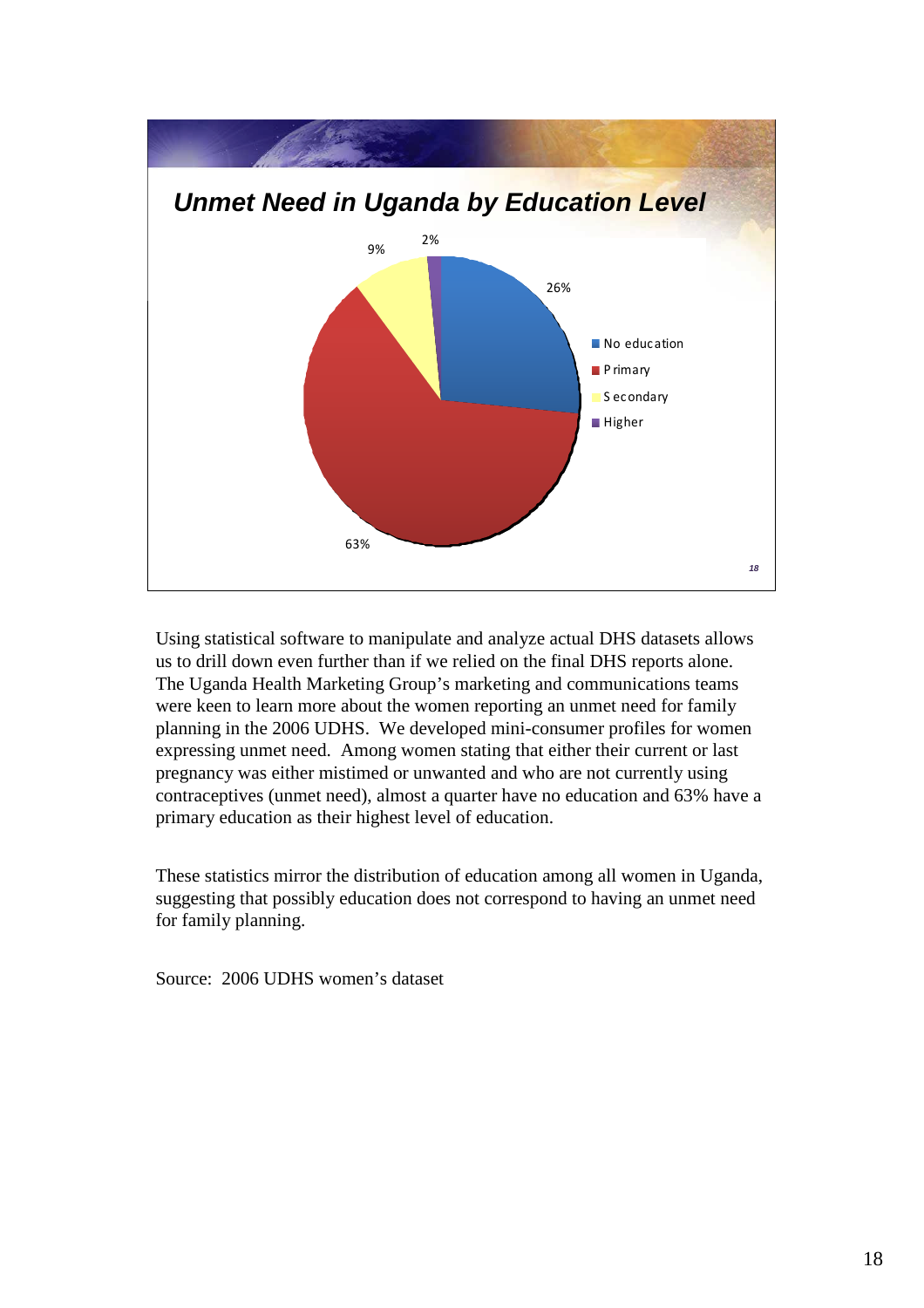

Though approximately 17% of all women in Uganda live in urban areas, only 9% live in urban areas among women with an unmet need for family planning. This suggests that though the population of Uganda is largely rural, there is still a larger unmet need for family planning among rural women than among urban women.